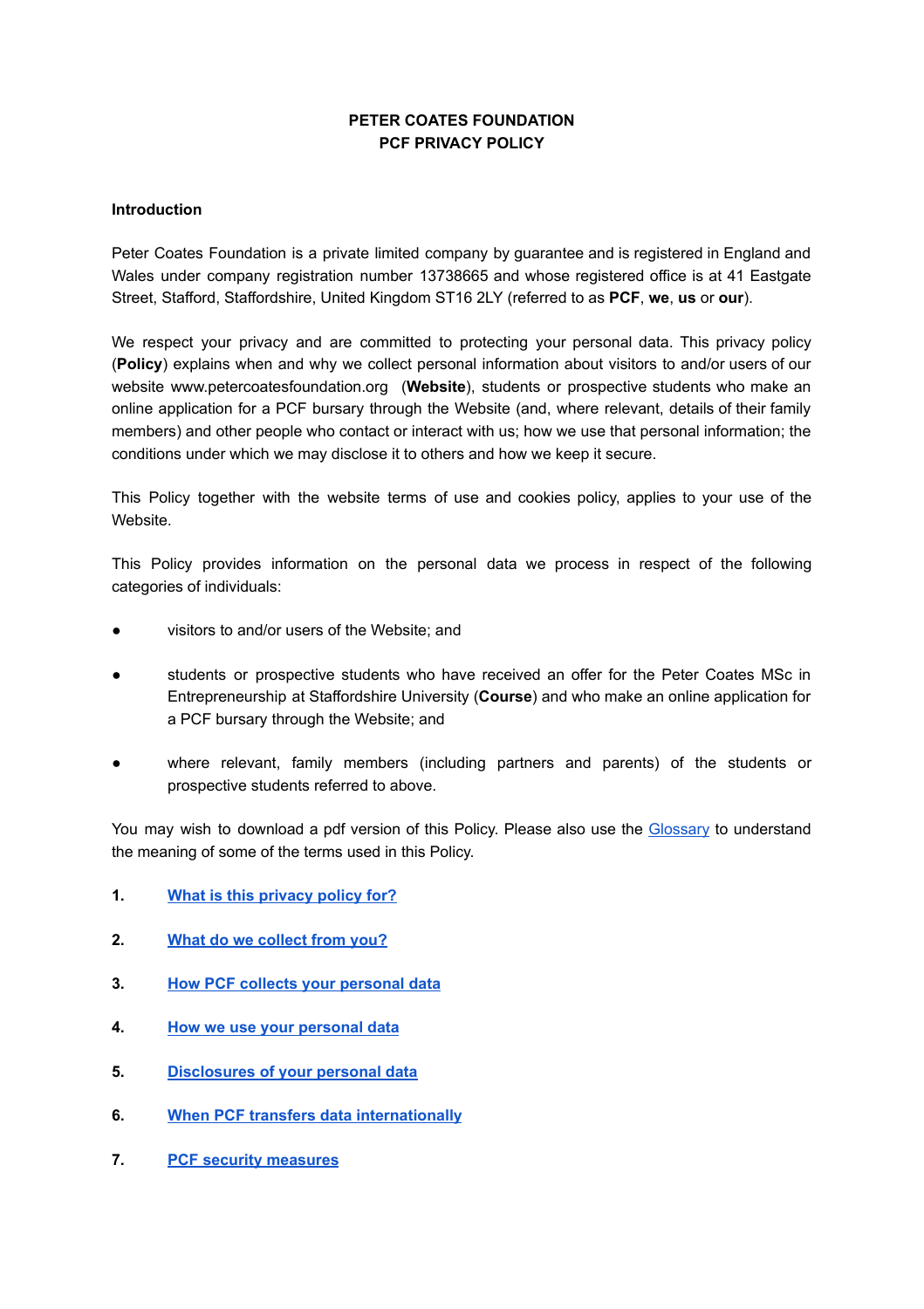# **8. Data PCF [retains](#page-10-0)**

## **9. Your legal [rights](#page-10-1)**

#### <span id="page-1-0"></span>**1. WHAT IS THIS PRIVACY POLICY FOR?**

This Policy aims to give you information on how we collect and process your personal data.

Neither the Website nor our PCF bursary awards are intended for use by children below the age of 18 years old and we do not knowingly collect data relating to children.

Please ensure that you read this Policy together with any other privacy policy or relevant policy we may provide on specific occasions when we are collecting or processing personal data about you so that you are fully aware of how and why we are using your data. This Policy is intended to supplement other notices and privacy policies not to override them.

## **Our role**

We are the controller and are responsible for your personal data. By this we mean that we determine the purposes for which and the manner in which your personal data is, or is to be, processed.

We have appointed a data privacy manager who is responsible for overseeing questions in relation to this Policy. If you have any questions about this Policy, our privacy practices or want to submit a request to exercise your legal [rights](#page-10-1), please contact the data privacy manager using the details set out below.

## <span id="page-1-1"></span>**Contact details**

Name of data privacy manager: Kathryn Fox

Email address: [data.protection@tpcf.org](mailto:data.protection@tpcf.org)

Postal address: Peter Coates Foundation, 41 Eastgate Street, Stafford, Staffordshire, United Kingdom ST16 2LY

You have the right to make a complaint at any time to the Information Commissioner's Office (**ICO**), the UK supervisory authority for data protection issues (*[www.ico.org.uk](http://www.ico.org.uk/)*). We would, however, appreciate the chance to deal with your concerns before you approach the ICO, so please contact us in the first instance.

Data protection law requires PCF, as controller for your data:

- to process your data in a lawful, fair and transparent way;
- to only collect your data for explicit and legitimate purposes;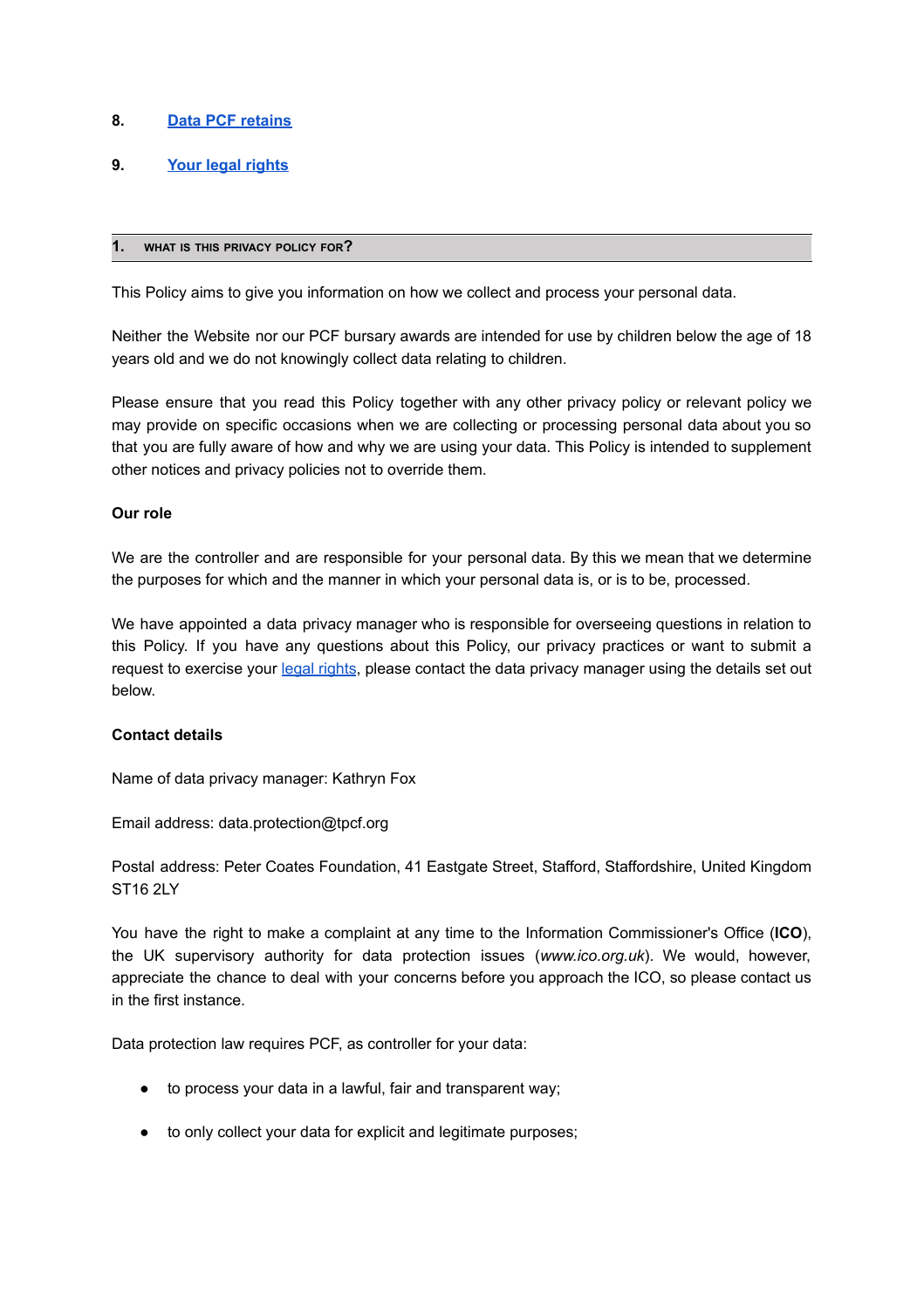- $\bullet$  to only collect data that is relevant, and limited to the purpose(s) we have told you about;
- to ensure that your data is accurate and up to date;
- $\bullet$  to ensure that your data is only kept as long as necessary for the purpose(s) we have told you about; and
- to ensure that appropriate security measures are used to protect your data.

#### **Changes to this Policy and your duty to inform us of changes**

We keep this Policy under regular review. This Policy was last updated in June 2022. Historic versions can be obtained by contacting us.

Any change to this Policy will be on this page and we will take reasonable steps to make you aware of any material changes.

It is important that the personal data we hold about you is accurate and current. We may ask you to confirm updates to your personal data from time to time but please keep us informed if your personal data changes during your relationship with us in the meantime.

## **Third-party links on our Website**

The Website may, from time to time, include links to third-party websites, plug-ins and applications (including, a link to the webpage on Staffordshire University's website which is specific to the Course, once this webpage has been launched). Clicking on those links or enabling those connections may allow third parties to collect or share data about you. We do not control these third-party websites and are not responsible for their privacy statements. **When you leave the Website, we encourage you to read the privacy notice of every website you visit.**

# <span id="page-2-0"></span>**2. WHAT DO WE COLLECT FROM YOU?**

Personal data, or personal information, means any information about an individual from which that person can be identified. It does not include data where the identity has been removed (anonymous data).

We may collect, use, store and transfer different kinds of personal data about you which we have grouped together as follows:

| <b>Category of Data</b> | <b>Information Collected</b>                                                                                                                       |
|-------------------------|----------------------------------------------------------------------------------------------------------------------------------------------------|
| <b>Identity Data</b>    | includes first name, middle name, last name,<br>date of birth, gender, nationality and any data<br>that you share with us to verify your identity. |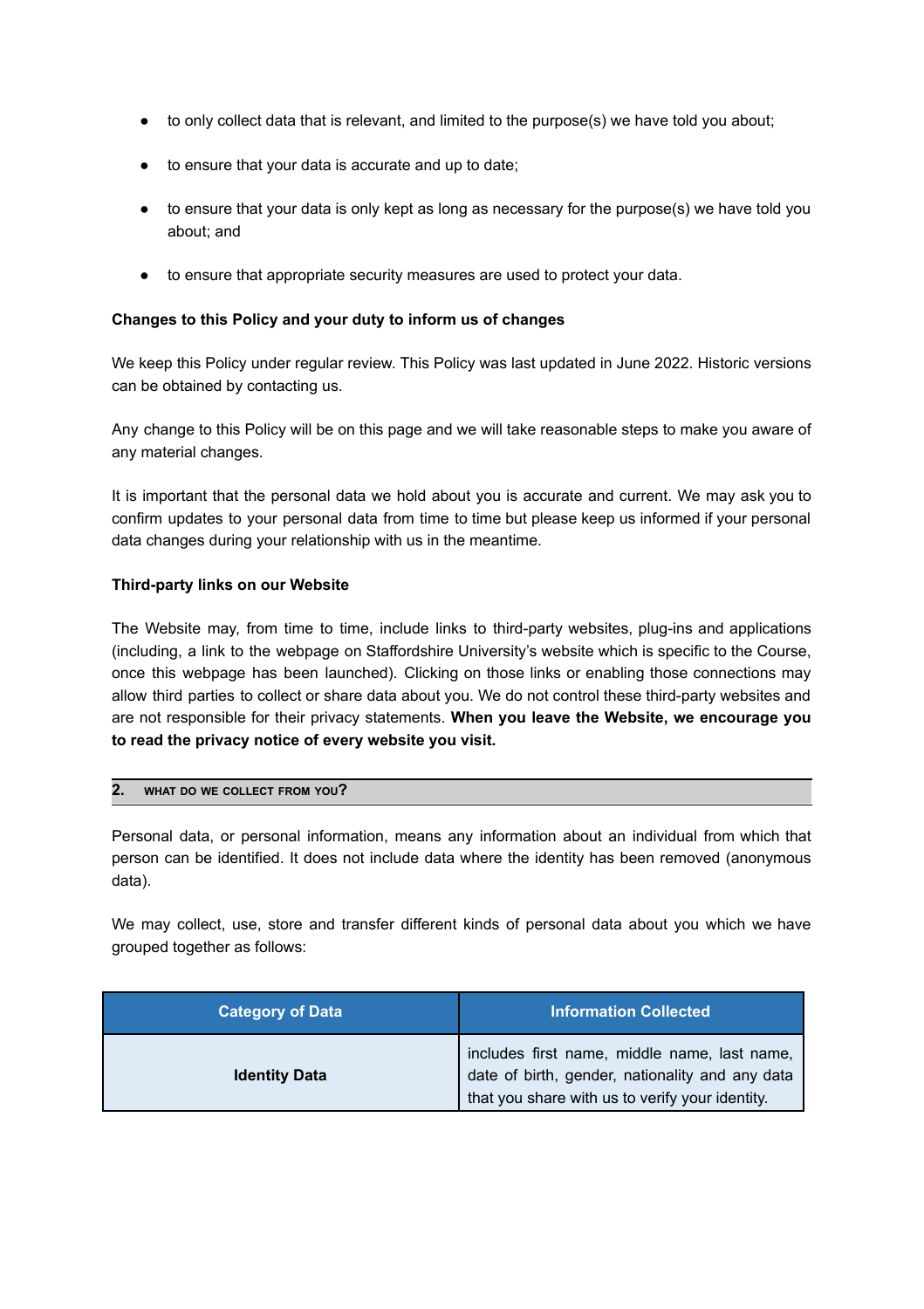| <b>Contact Data</b>                  | includes residential address, email address<br>and telephone number.                                                                                                                                                                                                                 |
|--------------------------------------|--------------------------------------------------------------------------------------------------------------------------------------------------------------------------------------------------------------------------------------------------------------------------------------|
| <b>Financial Data</b>                | includes information that you provide to us in<br>your PCF bursary application form relating to<br>your financial situation (including details of your<br>income and your partner's income and number<br>of dependants).                                                             |
| <b>Education and Employment Data</b> | includes information that you provide to us in<br>your PCF bursary application form relating to<br>your educational background (including details<br>of the type of qualification and grade achieved)<br>and employment history (where applicable).                                  |
| <b>Technical Data</b>                | <i>includes</i><br>Internet<br>protocol<br>$(\mathsf{IP})$<br>address,<br>browser type and version, time zone setting<br>and location, browser plug-in types and<br>versions, operating system and platform and<br>other technology on the devices you use to<br>access the Website. |
| <b>Profile Data</b>                  | includes<br>history,<br>your<br>interests,<br>your<br>feedback<br>where<br>preferences<br>and,<br>and<br>applicable, information that you tell us about<br>yourself within your online application for a<br>PCF bursary (such as interests and career<br>aspirations).               |
| <b>Usage Data</b>                    | includes details about how you use the<br>Website including, but not limited to, traffic data<br>other communication data and the<br>and<br>resources that you access.                                                                                                               |
| <b>Communications Data</b>           | includes your communication preferences.                                                                                                                                                                                                                                             |

We refer to the above categories of data below in the 'How we use your personal data' section.

We may also collect, use and share **Aggregated Data** such as statistical or demographic data for any purpose (for example, when evaluating the number of PCF bursary applications by gender). Aggregated Data could be derived from your personal data but is not considered personal data in law as this data will **not** directly or indirectly reveal your identity. For example, we may aggregate your Usage Data to calculate the percentage of users accessing a specific Website feature. However, if we combine or connect Aggregated Data with your personal data so that it can directly or indirectly identify you, we treat the combined data as personal data which will be used in accordance with this Policy.

We do not intend to collect any **Special Categories of Personal Data** about you (this includes details about your race or ethnicity, religious or philosophical beliefs, sex life, sexual orientation, political opinions, trade union membership, information about your health, and genetic and biometric data).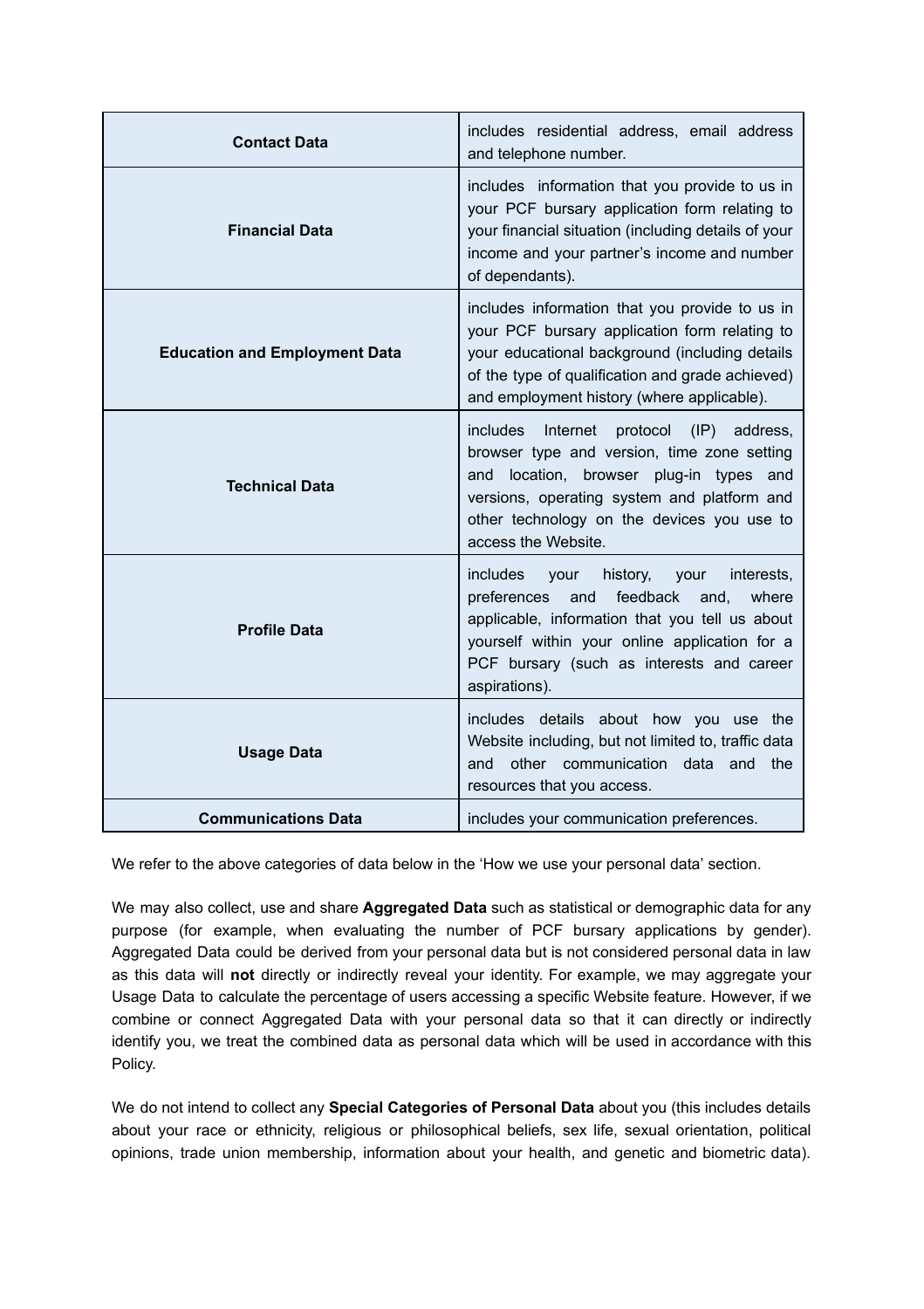Nor do we collect any information about criminal convictions and offences. However, to the extent that you provide us with any Special Categories of Personal Data as part of your online application for a PCF bursary, we will ensure that we treat such data in accordance with data protection laws.

When you provide personal information to us which does not relate directly to you but is personal information of a third party (for example, the name and contact details of family members), you confirm that you are authorised to provide such information and shall ensure that this Policy is brought to the attention of such individuals so that those individuals understand how their personal data will be processed by us. We will hold and use such personal information in accordance with this Policy and data protection laws.

# **What happens if you do not provide personal data?**

By law, we may be required to collect personal data, or under the terms of a contract we have with you, and if you fail to provide that data when requested, we may not be able to perform the contract we have or are trying to enter into with you (for example, to provide you with access to the Website or to allow you to make an online application for a PCF bursary). In this case, we may have to cancel the contract we have with you but we will notify you if this is the case at the time.

# <span id="page-4-0"></span>**3. HOW PCF COLLECTS YOUR PERSONAL DATA**

We use different methods to collect data from and about you including through:

- **Information you give us.** This is information (including Identity, Contact, Financial, Education and Employment and Profile Data) you provide to us about you by filling in forms on the Website, making an online application for a PCF bursary or by corresponding with us (for example, by email).
- **Information we receive from other sources.** We may receive personal data about you from various third parties and public sources (for example, Technical Data and Usage Data from analytics providers and search information providers such as Google Inc., Identity and Contact Data from Staffordshire University and/or other publicly available sources).
- **Information we collect about you and your device.** Each time you use our Website we will automatically collect personal data (including Technical and Usage Data) from you. We collect this data using cookies and other similar technologies. Please see the paragraph below on Cookies for further details.
- **Cookies.** A cookie is a small data file that is stored on your computer following your visit to a certain website. Like most websites, PCF uses cookies on our Website to record information about your activities on our Website and to 'remember' you when you return to them to enable us to provide you with a better service. Some cookies will remain on your computer until you delete them, while others, like session ID cookies only last whilst your browser is open. Your browser may automatically accept cookies but you can change this in your settings to reject cookies and you will still be able to use our Website, but your ability to use certain aspects of our Website may be limited. We use cookies for several reasons, including but not limited to analyse usage patterns and analytics of our Website. For detailed information on the cookies we use, the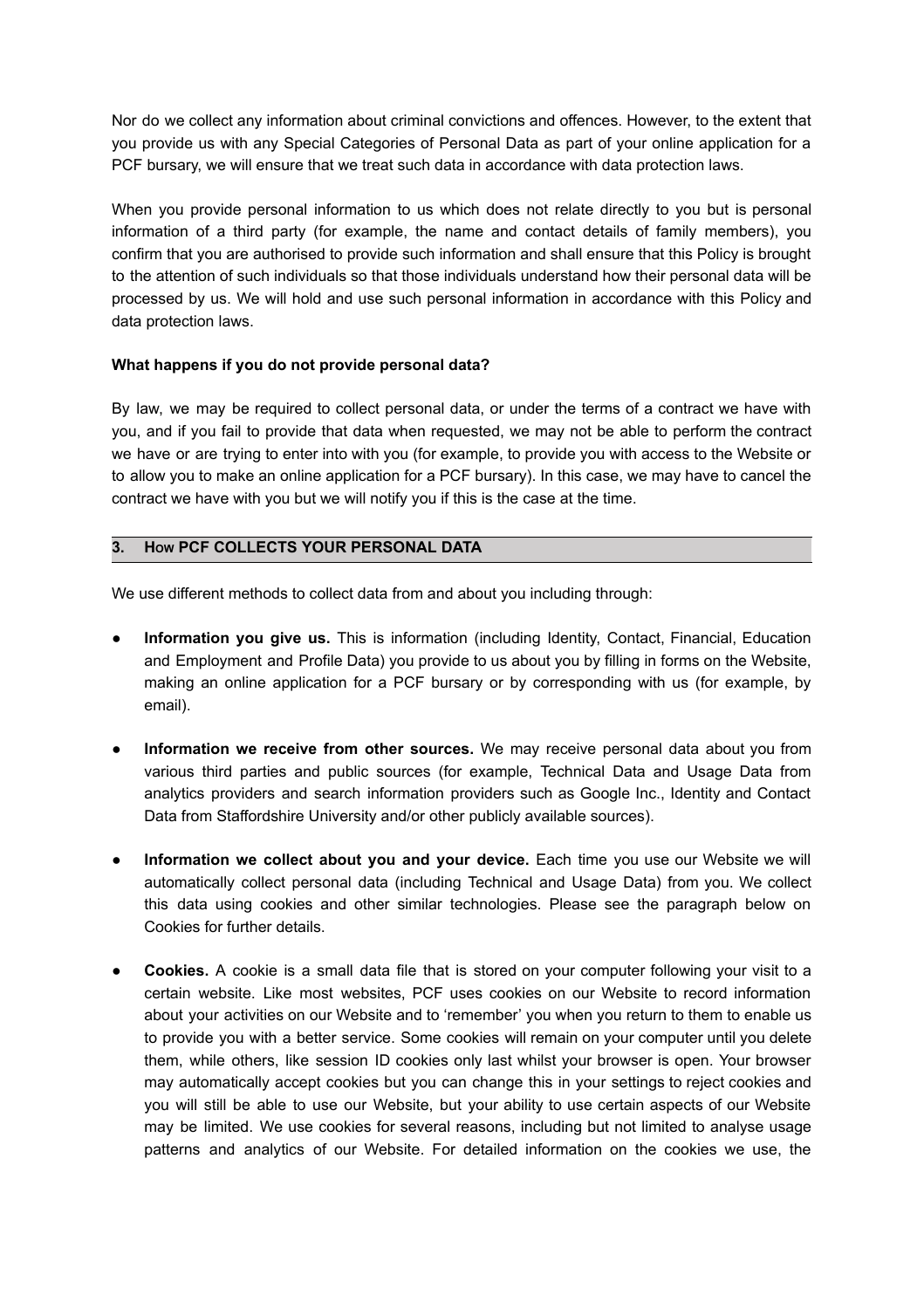purposes for which we use them and how you can exercise your choices regarding our use of your cookies, see our cookie policy.

## <span id="page-5-0"></span>**4. HOW W<sup>E</sup> USE YOUR PERSONAL DATA**

We will only use your personal data when the law allows us to. Most commonly, we will use your personal data in the following circumstances:

- Where we need to **perform the contract** we are about to enter into or have entered into with you;
- Where it is necessary for our **legitimate interests** (or those of a third-party) so long as your interests and fundamental rights do not override those interests;
- Where we are **required to by law**; and/or
- In an emergency, where this is necessary to protect your **vital interests** or someone else's vital interests.

[Click](#page-11-1) here to find out more about the types of lawful basis that we will rely on to process your personal data.

Generally we do not rely on consent as a legal basis for processing your personal data. You have the right to withdraw consent at any time by *[contacting](#page-1-1) us*.

## **Why we will use your personal data**

We have set out below, in a table format, a description of all the ways we plan to use your personal data, and which of the legal bases we rely on to do so. We have also identified what our legitimate interests are where appropriate.

Note that we may process your personal data for more than one lawful ground depending on the specific purpose for which we are using your data. Please *[contact](#page-1-1) us* if you need details about the specific legal ground we are relying on to process your personal data where more than one ground has been set out in the table below.

Where you are a visitor to and/or user of the Website:

| <b>Purpose/activity</b>     | <b>Type of Data</b> | <b>Lawful basis for processing</b>         |
|-----------------------------|---------------------|--------------------------------------------|
|                             |                     |                                            |
| To manage our relationship  | (a) Identity        | (a) Performance of a contract with you     |
| with you which will include | (b) Contact         | (b) Necessary for our legitimate interests |
| notifying you of changes to | (c) Profile         | (to keep our records updated and to        |
| the Website and responding  | (d)Communications   | analyse how users use our Website and      |
|                             | (e) Usage           | services)                                  |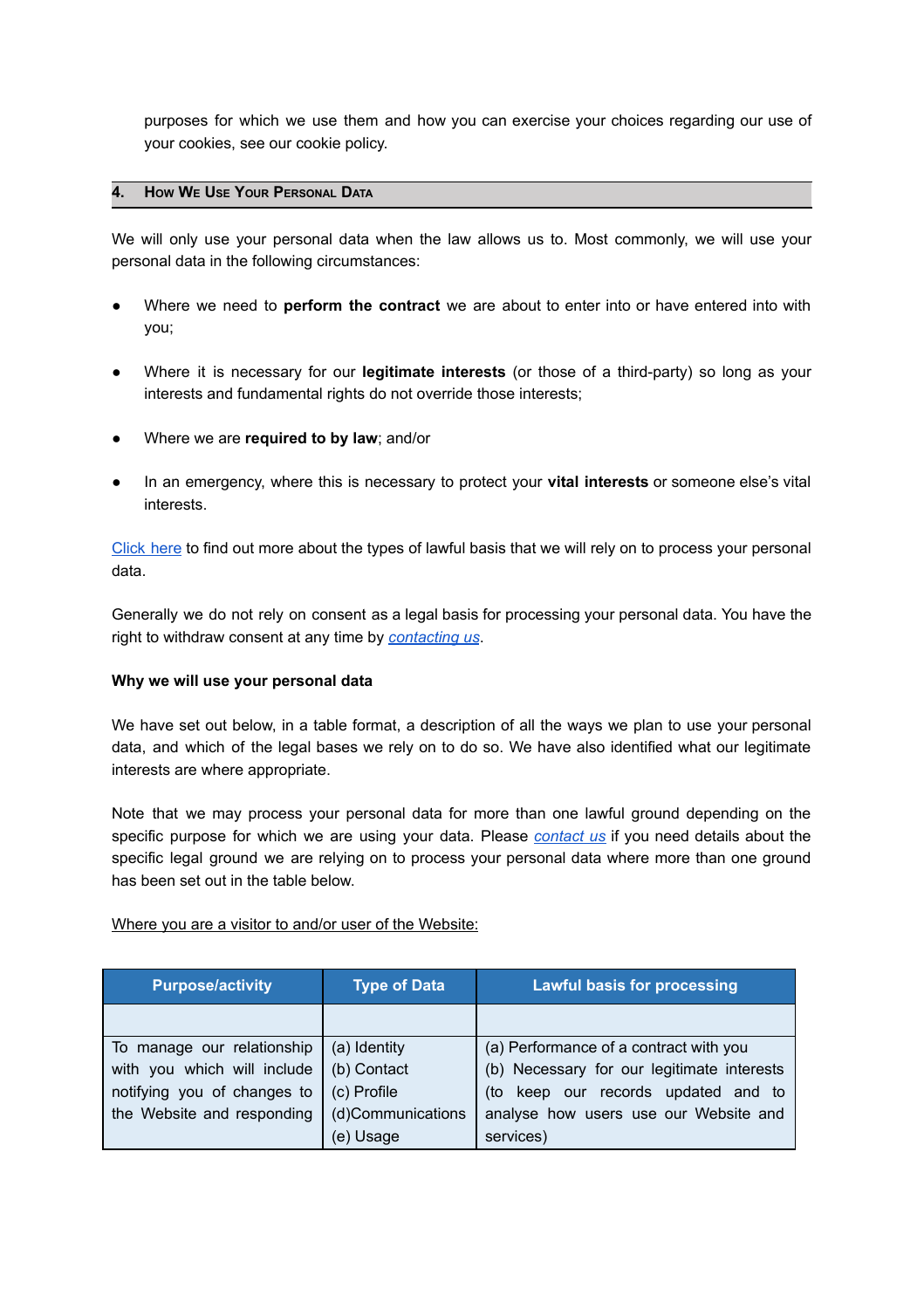| to any queries which you<br>may raise with us                                                                                                                                                                              | (f) Technical                                | Necessary to comply with a<br>(C)<br>legal<br>obligation                                                                                                                              |
|----------------------------------------------------------------------------------------------------------------------------------------------------------------------------------------------------------------------------|----------------------------------------------|---------------------------------------------------------------------------------------------------------------------------------------------------------------------------------------|
| To administer and protect the<br>objectives of the organisation<br>and the Website (including<br>troubleshooting,<br>data<br>analysis, testing,<br>system<br>maintenance,<br>support,<br>reporting and hosting of<br>data) | (a) Identity<br>(b) Contact<br>(c) Technical | Necessary for our legitimate interests (to<br>carry out the objectives of the organisation,<br>provision of administration and IT services,<br>network security and to prevent fraud) |
| To use data analytics to<br>the<br>Website,<br>improve<br>services and experiences                                                                                                                                         | (a) Technical<br>(b) Usage                   | Necessary for our legitimate interests (to<br>define types of users, to keep the Website<br>updated and relevant and to develop our<br>organisation)                                  |

Students or prospective students who have received an offer for the Course and who make an online application for a PCF bursary:

| <b>Purpose/activity</b>                                                                                                                                                                                           | <b>Type of Data</b>                                                                                                 | <b>Lawful basis for processing</b>                                                                                                                               |
|-------------------------------------------------------------------------------------------------------------------------------------------------------------------------------------------------------------------|---------------------------------------------------------------------------------------------------------------------|------------------------------------------------------------------------------------------------------------------------------------------------------------------|
| To inform you of the process<br>to be undertaken in respect<br>of your online application for<br>a PCF bursary                                                                                                    | (a) Identity<br>(b) Contact                                                                                         | (a) Performance of a contract with you<br>(b) Necessary for our legitimate interests<br>(for the purposes of carrying out the<br>objectives of the organisation) |
| To assess your eligibility for<br>a PCF bursary                                                                                                                                                                   | (a) Identity<br>(b) Contact<br>(c) Financial<br>(d) Education and<br>Employment<br>(e) Profile<br>(f)Communications | (a) Performance of a contract with you<br>(b) Necessary for our legitimate interests<br>(for the purposes of carrying out the<br>objectives of the organisation) |
| To communicate with you in<br>relation<br>online<br>to<br>vour<br>application<br>for<br><b>PCF</b><br>a<br>bursary (including to notify<br>you as to whether<br>vour<br>application<br>has<br>been<br>successful) | (a) Identity<br>(b) Contact<br>(c) Financial<br>(d) Education and<br>Employment<br>(e) Profile                      | (a) Performance of a contract with you<br>(b) Necessary for our legitimate interests<br>(for the purposes of carrying out the<br>objectives of the organisation) |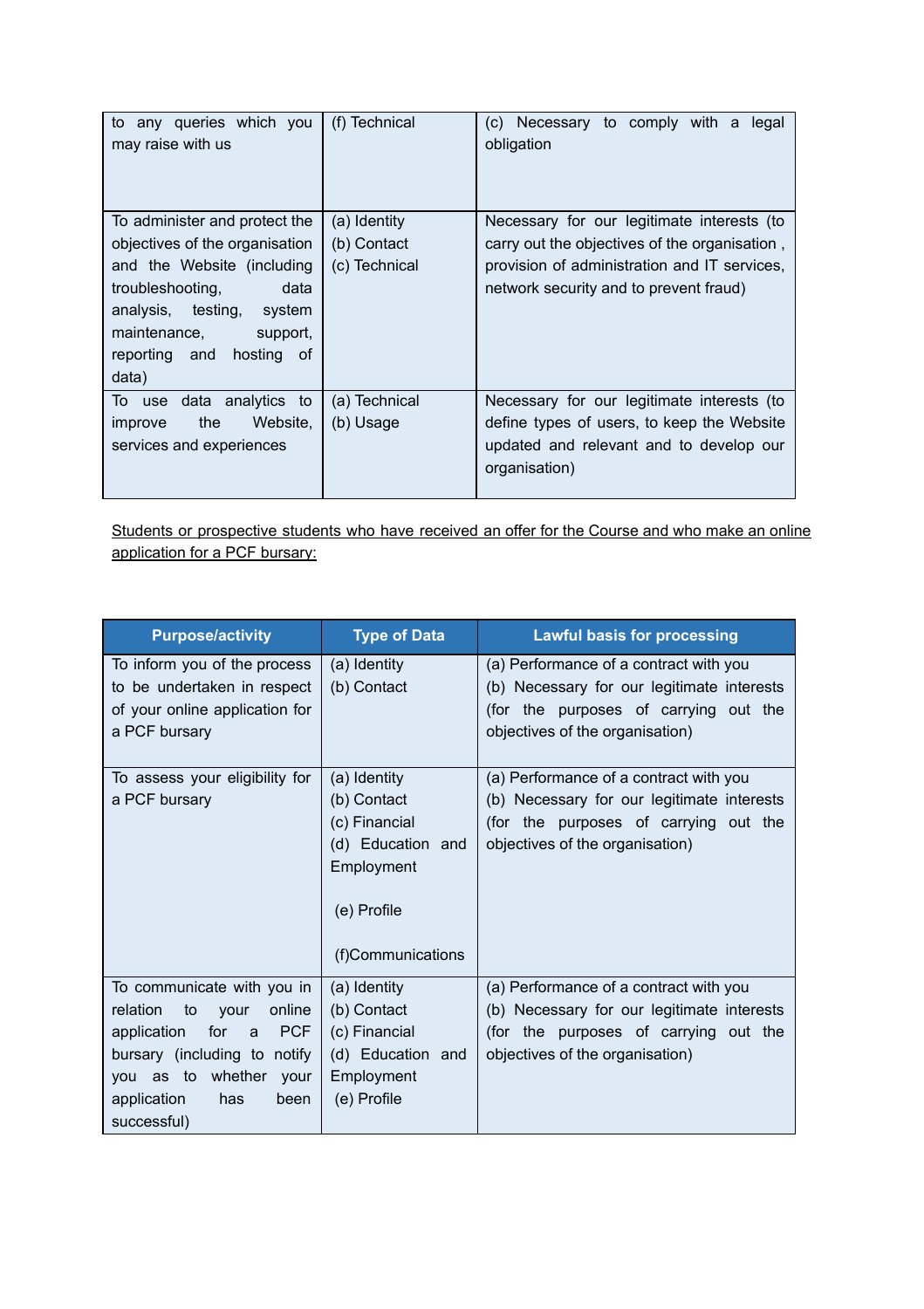|                                                                                                                                                                                                                                                                                                                                                                                                                                                                                         | (f)Communications                                                                                                   |                                                                                                                                                                                                                                     |
|-----------------------------------------------------------------------------------------------------------------------------------------------------------------------------------------------------------------------------------------------------------------------------------------------------------------------------------------------------------------------------------------------------------------------------------------------------------------------------------------|---------------------------------------------------------------------------------------------------------------------|-------------------------------------------------------------------------------------------------------------------------------------------------------------------------------------------------------------------------------------|
| been<br>Where<br>have<br>you<br>awarded a PCF bursary, to<br>communicate with you or<br>about you where necessary<br>administer your PCF<br>to<br>check<br>bursary.<br>your<br>continuing enrolment on the<br>Course and collect feedback                                                                                                                                                                                                                                               | (a) Identity<br>(b) Contact<br>(c) Financial<br>(d) Education and<br>Employment<br>(e) Profile<br>(f)Communications | (a) Performance of a contract with you<br>(b) Necessary for our legitimate interests<br>(for the purposes of carrying out the<br>objectives of the organisation)                                                                    |
| Where<br>have<br>been<br><b>VOU</b><br>awarded a PCF bursary, to<br>contact<br>you<br>following<br>completion of the Course to:<br>(i)<br>arrange<br>for<br>vour<br>formal<br>attendance at<br>a<br>review to assess the extent<br>to which you are furthering<br>objectives<br><sub>of</sub><br>the<br>the<br>organisation; and (ii) seek<br>updates as to how the PCF<br>bursary may have had an<br>impact on or influenced your<br>publish<br>and<br>to<br>career<br>success stories | (a) Identity<br>(b) Contact<br>(c)<br>Communications                                                                | (a) Performance of a contract with you<br>(b) Necessary for our legitimate interests<br>promote the<br>objectives<br>(to<br>0f<br>the<br>organisation and to give future students of<br>the Course an insight into your experience) |

Where relevant, family members (including partners and parents) of students or prospective students.

| <b>Purpose/activity</b>                                          | <b>Type of Data</b> | <b>Lawful basis for processing</b>                                  |
|------------------------------------------------------------------|---------------------|---------------------------------------------------------------------|
| To assess the eligibility of the                                 | (a) Identity        | Necessary for our legitimate interests (for                         |
| prospective<br>student<br><b>or</b><br>student for a PCF bursary | (b) Contact         | the purposes of carrying out the objectives<br>of the organisation) |
|                                                                  |                     |                                                                     |

# **Marketing**

We will not use or process your personal data for marketing purposes. If we wish to use your personal data in the future for marketing purposes, we will notify you and we will explain the legal basis which allows us to do so.

## **Change of purpose**

We will only use your personal data for the purposes for which we collected it, unless we reasonably consider that we need to use it for another reason and that reason is compatible with the original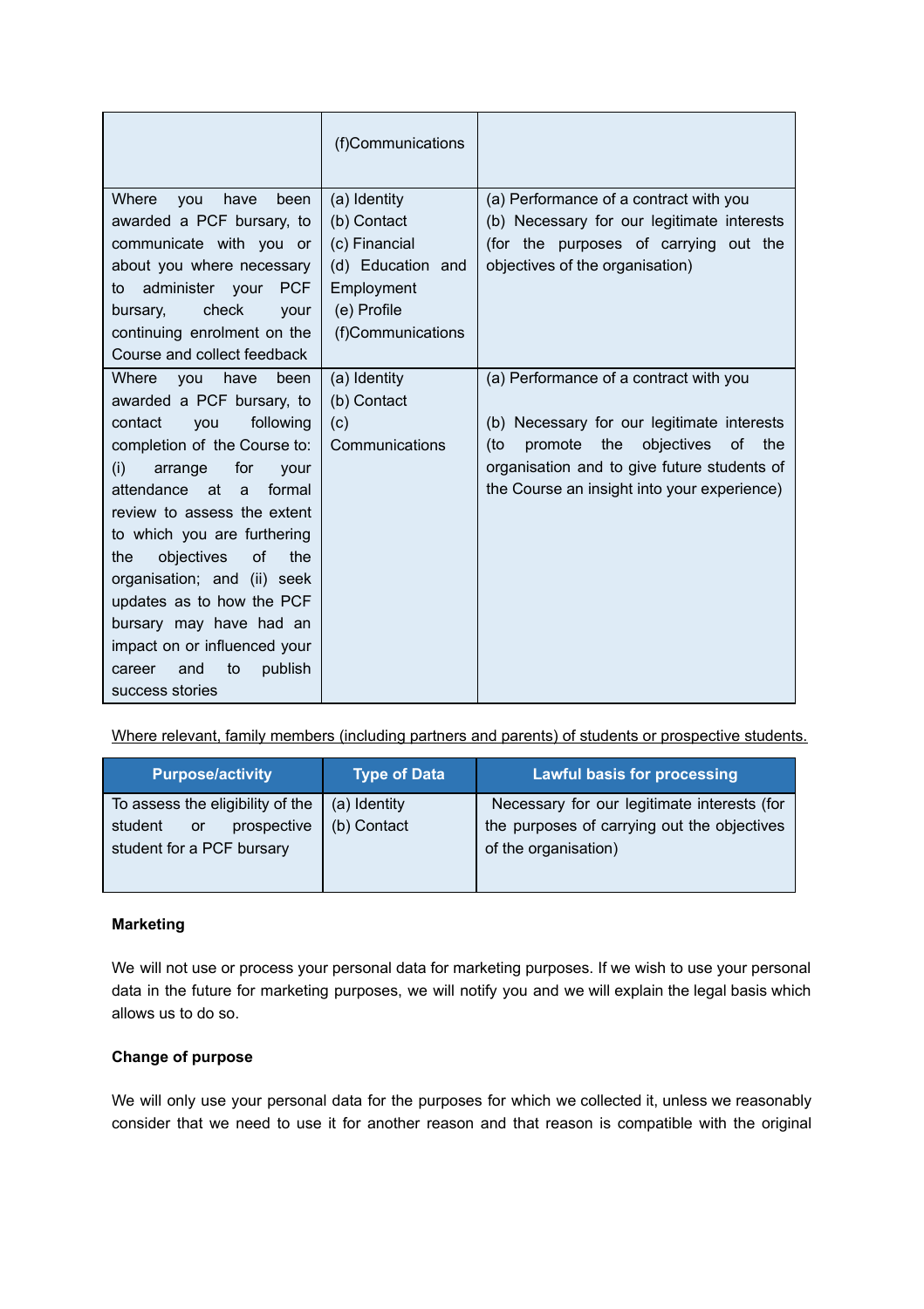purpose. If you wish to get an explanation as to how the processing for the new purpose is compatible with the original purpose, please *[contact](#page-1-1) us*.

If we need to use your personal data for an unrelated purpose, we will notify you and we will explain the legal basis which allows us to do so.

Please note that we may process your personal data without your knowledge or consent, in compliance with the above rules, where this is required or permitted by law.

# <span id="page-8-0"></span>**5. DISCLOSURES OF YOUR PERSONAL DATA**

Where you have been awarded a PCF bursary, we may share your personal data with Staffordshire University for the purposes of administering your PCF bursary (as described in section 4 above).

We may also share your personal data with the parties set out below for the purposes set out in the table in section 4 above. If any of these organisations are based, or have group or affiliated companies that are based, outside of the United Kingdom (**UK**), then section 6 below sets out the basis on which your personal data is transferred to them.

| <b>Third Party</b><br>service-providers | <b>Service</b>                                                                                                                                                                                                                                                                                                                                                                                                                                                                       |
|-----------------------------------------|--------------------------------------------------------------------------------------------------------------------------------------------------------------------------------------------------------------------------------------------------------------------------------------------------------------------------------------------------------------------------------------------------------------------------------------------------------------------------------------|
| <b>Professional advisers</b>            | Our professional advisers act as processors or joint controllers.<br>This includes lawyers, bankers, auditors and insurers based<br>within the UK who provide consultancy, banking, legal, insurance<br>and accounting services. This also includes SORBUS, who<br>manage day to day operations of the Peter Coates Foundation.<br>SORBUS is located at 41 Eastgate St, Stafford, ST16 2LY<br>(www.sorbus.com).                                                                      |
| <b>Service providers</b>                | Service providers acting as processors or sub-processors who<br>provide IT and systems administration services and other service<br>providers we use to help deliver our services to you. These<br>service providers include DX3 webs who provide web hosting for<br>the Website (dx3webs.com) and 848, who provide IT support<br>services to SORBUS (as above) and who are located at Unit 3,<br>Marconi Gate, Staffordshire Technical Park, Stafford ST18 0FZ<br>(https://848.co). |
| Google Inc.                             | Google is a company incorporated and registered in the USA.<br>We use Google Drive in connection with the storage of data.                                                                                                                                                                                                                                                                                                                                                           |
|                                         | You can access Google's terms and conditions and privacy policy<br>on its website.                                                                                                                                                                                                                                                                                                                                                                                                   |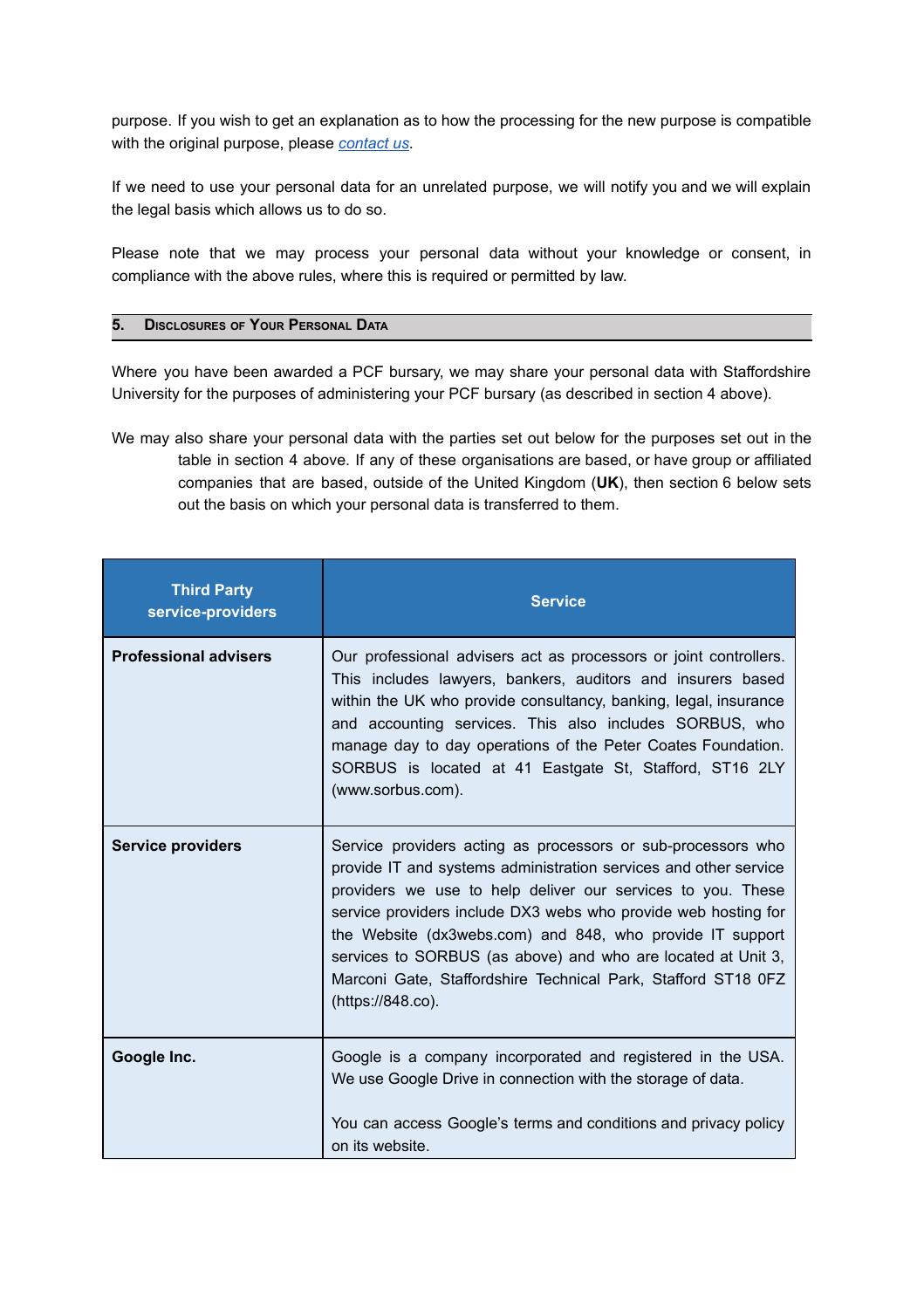| Jotform Inc. | Jotform is a company incorporated and registered in the USA. We<br>use online forms created by Jotform to collect data from you on<br>the Website and via the application form for a PCF bursary. You<br>access Jotform's privacy policy on its website at<br>can<br>https://www.jotform.com/privacy/. |
|--------------|--------------------------------------------------------------------------------------------------------------------------------------------------------------------------------------------------------------------------------------------------------------------------------------------------------|

We may need to disclose your information to third parties if we are under a duty to disclose or share your personal data in order to comply with any legal obligation, or in order to enforce or apply our terms of use; or to protect the rights, property or safety of our organisation or others. This includes exchanging information with other companies and organisations for the purposes of fraud protection.

We will take all reasonable steps to ensure that third parties respect the security of your personal data and treat it in accordance with the law. We do not allow our third-party service providers to use your personal data for their own purposes and only permit them to process your personal data for specified purposes and in accordance with our instructions.

## <span id="page-9-0"></span>**6. WHEN PCF TRANSFERS DATA INTERNATIONALLY**

Some of the third parties identified in section 5 above are based outside the UK, or have group or affiliated companies based outside of the UK, so their processing of your personal data may involve a transfer of data outside the UK.

Whenever we transfer your personal data out of the UK, we ensure a similar degree of protection is afforded to it by ensuring at least one of the following safeguards is implemented:

- We may transfer your personal data to countries that have been deemed to provide an adequate level of protection for personal data.
- Where we use certain service providers, we may use specific contracts for use in the UK which give personal data the same protection it has in the UK.

Please contact us if you want further information on the specific mechanism used by us when transferring your personal data out of the UK.

#### <span id="page-9-1"></span>**7. PCF SECURITY MEASURES**

We have put in place appropriate security measures to prevent your personal data from being accidentally lost, used or accessed in an unauthorised way, altered or disclosed. In addition, we limit access to your personal data to those parties who have a business need to know. They will only process your personal data on our instructions and they are subject to a duty of confidentiality.

We have put in place procedures to deal with any suspected personal data breach and will notify you and any applicable regulator when we are legally required to do so.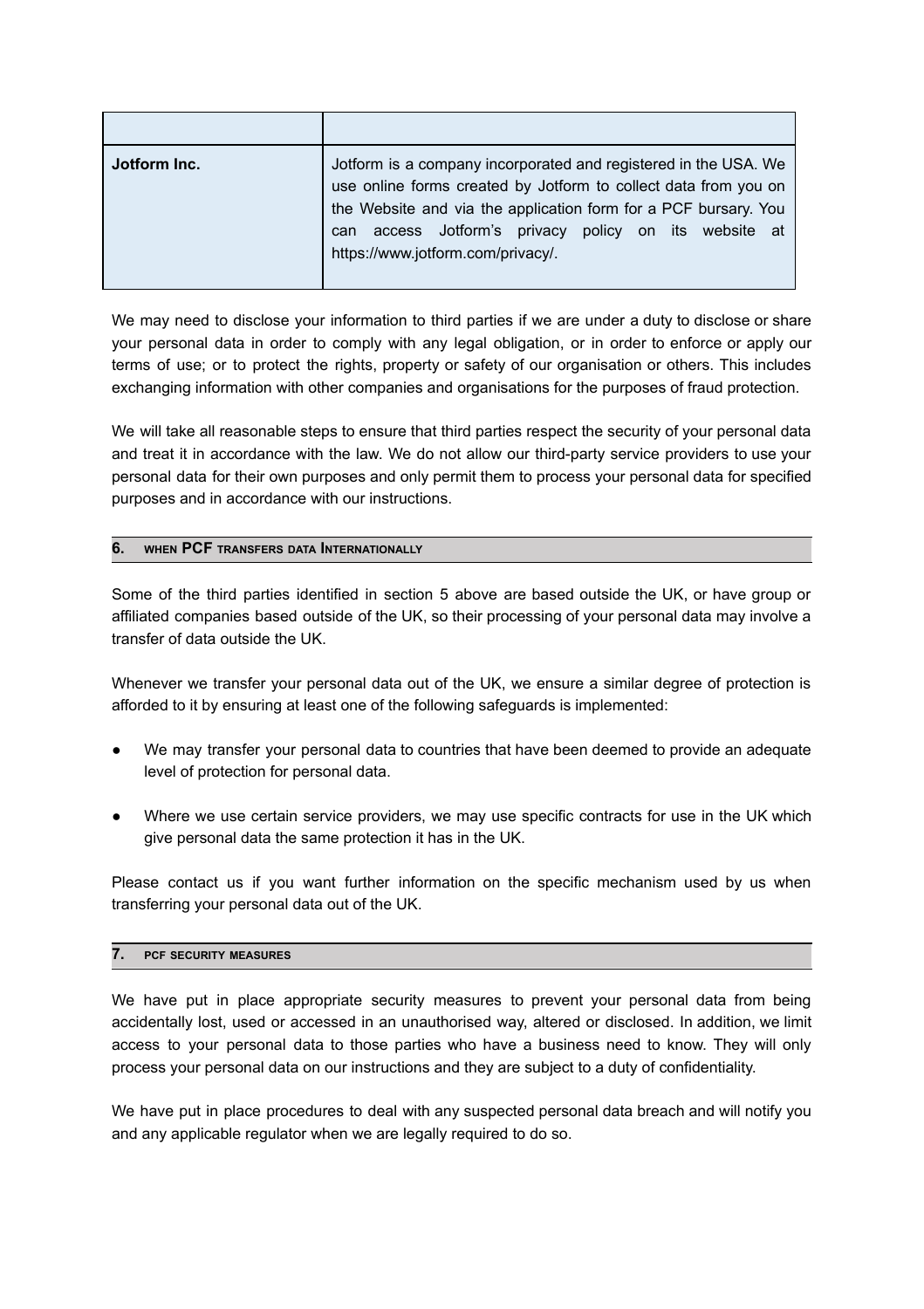#### <span id="page-10-0"></span>**8. DATA PCF RETAINS**

We will only retain your personal data for as long as reasonably necessary to fulfil the purposes we collected it for, including for the purposes of satisfying any legal, regulatory, tax, accounting or reporting requirements. We may retain your personal data for a longer period in the event of a complaint or if we reasonably believe there is a prospect of litigation in respect to our relationship with you.

To determine the appropriate retention period for personal data, we consider the amount, nature and sensitivity of the personal data, the potential risk of harm from unauthorised use or disclosure of your personal data, the purposes for which we process your personal data and whether we can achieve those purposes through other means, and the applicable legal, regulatory, tax, accounting or other requirements.

In circumstances where you have been awarded a PCF bursary, we will retain your personal data during the period from your initial application until 12 months after completion of the Course. We may contact you following your completion of the Course for the purposes set out in section 4 of this Policy .

In some circumstances we will anonymise your personal data (so that it can no longer be associated with you) for research or statistical purposes, in which case we may use this information indefinitely without further notice to you.

In some circumstances, you can also ask us to delete your data, see Your Legal [Rights.](#page-10-1)

#### <span id="page-10-1"></span>**9. YOUR LEGAL RIGHTS**

Under certain circumstances, you have rights under data protection laws in relation to your personal data. These rights are listed below, a summary of which is included in the [Glossary.](#page-11-0)

- *● Request access to your personal data.*
- *● Request correction of your personal data.*
- *● Request erasure of your personal data.*
- *● Object to processing of your personal data.*
- *● Request restriction of processing your personal data.*
- *● Request transfer of your personal data.*
- *● Right to withdraw consent.*
- *● Right to object to automatic profiling and monitoring.*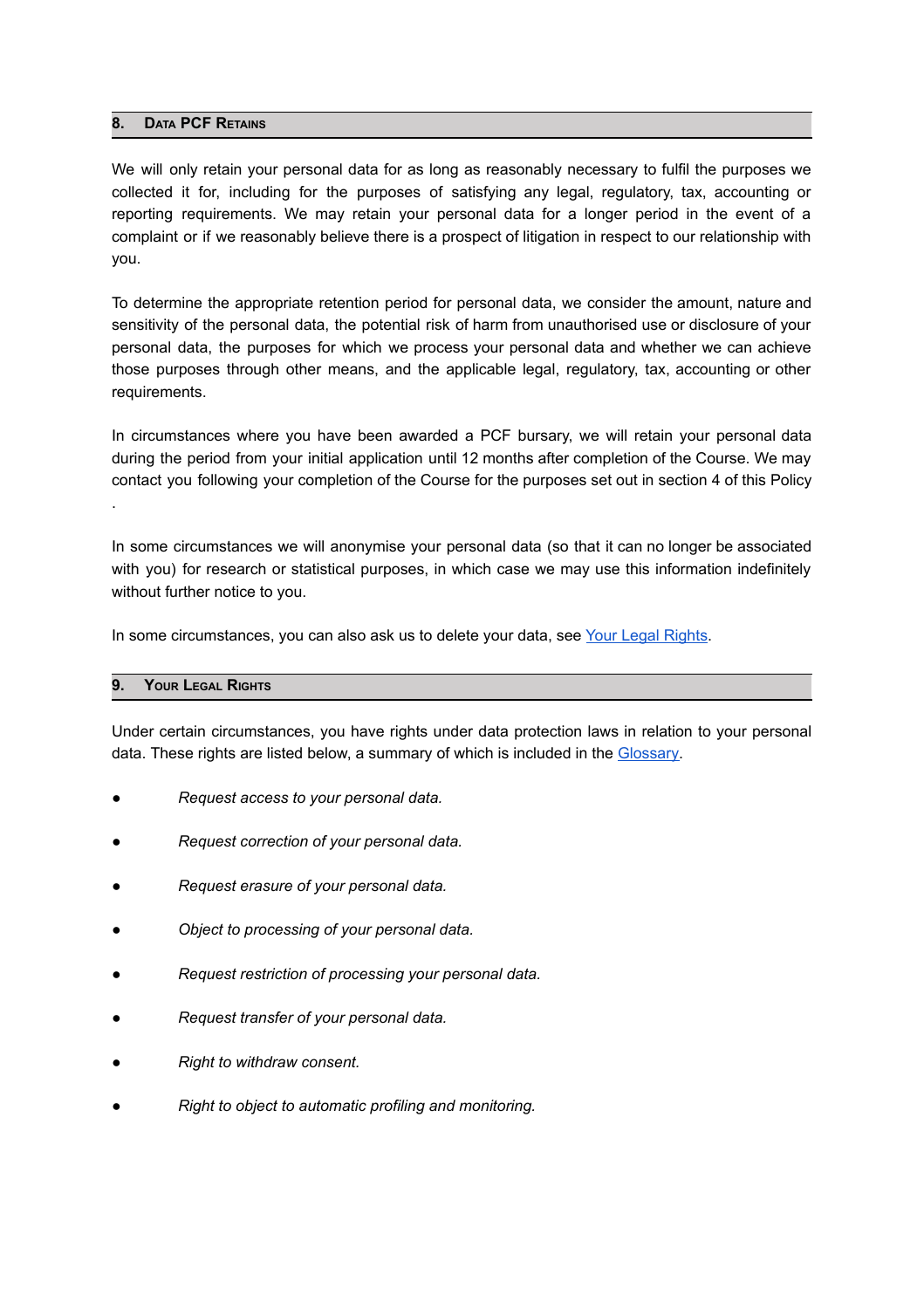You also have the right to ask us not to continue to process your personal data for marketing purposes (where applicable).

You can exercise any of these rights at any time by contacting us at [data.protection@tpcf.org](mailto:data.protection@tpcf.org).

#### **No fee usually required**

You will not have to pay a fee to access your personal data (or to exercise any of the other rights). However, we may charge a reasonable fee if your request is clearly unfounded, repetitive or excessive. Alternatively, we could refuse to comply with your request in these circumstances.

#### **What we may need from you**

We may need to request specific information from you to help us confirm your identity and ensure your right to access your personal data (or to exercise any of your other rights). This is a security measure to ensure that personal data is not disclosed to any person who has no right to receive it. We may also contact you to ask you for further information in relation to your request to speed up our response.

#### **Time limit to respond**

We try to respond to all legitimate requests within one month. Occasionally it could take us longer than a month if your request is particularly complex or you have made a number of requests. In this case, we will notify you and keep you updated.

## **Further information**

You can obtain further information about data protection laws by visiting the Information Commissioner's Office website at [www.ico.org.uk](http://www.ico.org.uk/).

## **GLOSSARY**

#### <span id="page-11-1"></span><span id="page-11-0"></span>**LAWFUL BASES**

**Consent** means processing your personal data where you have signified your agreement by a statement or clear opt-in to processing for a specific purpose. Consent will only be valid if it is a freely given, specific, informed and unambiguous indication of what you want. You can withdraw your consent at any time by contacting us.

**Legitimate Interest** means the interest of our business in conducting and managing our business to enable us to give you the best service/product and the best and most secure experience. We make sure we consider and balance any potential impact on you (both positive and negative) and your rights before we process your personal data for our legitimate interests. We do not use your personal data for activities where our interests are overridden by the impact on you (unless we have your consent or are otherwise required or permitted to by law). You can obtain further information about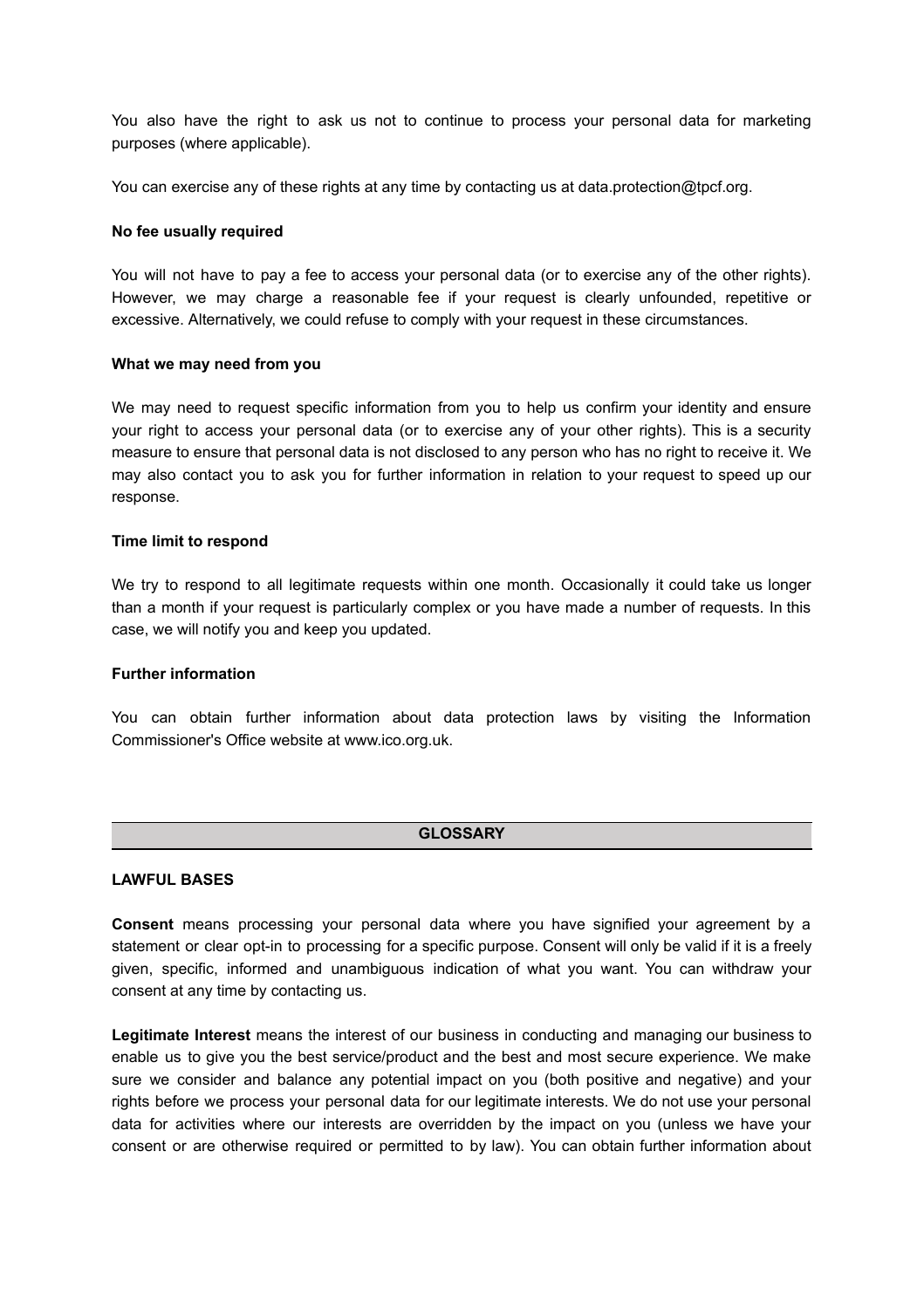how we assess our legitimate interests against any potential impact on you in respect of specific activities by *contacting us*.

**Performance of Contract** means processing your data where it is necessary for the performance of a contract to which you are a party or to take steps at your request before entering into such a contract.

**Comply with a legal obligation** means processing your personal data where it is necessary for compliance with a legal obligation that we are subject to.

## **YOUR LEGAL RIGHTS**

You have the right to:

**Request access** to your personal data (commonly known as a "data subject access request"). This enables you to receive a copy of the personal data we hold about you and to check that we are lawfully processing it.

**Request correction** of the personal data that we hold about you. This enables you to have any incomplete or inaccurate data we hold about you corrected, though we may need to verify the accuracy of the new data you provide to us.

**Request erasure** of your personal data. This enables you to ask us to delete or remove personal data where there is no good reason for us continuing to process it. You also have the right to ask us to delete or remove your personal data where you have successfully exercised your right to object to processing (see below), where we may have processed your information unlawfully or where we are required to erase your personal data to comply with local law. Note, however, that we may not always be able to comply with your request of erasure for specific legal reasons which will be notified to you, if applicable, at the time of your request.

**Object to processing** of your personal data where we are relying on a legitimate interest (or those of a third party) and there is something about your particular situation which makes you want to object to processing on this ground as you feel it impacts on your fundamental rights and freedoms. You also have the right to object where we are processing your personal data for direct marketing purposes (where applicable). In some cases, we may demonstrate that we have compelling legitimate grounds to process your information which override your rights and freedoms.

**Request restriction of processing** of your personal data. This enables you to ask us to suspend the processing of your personal data in the following scenarios:

- If you want us to establish the data's accuracy.
- Where our use of the data is unlawful but you do not want us to erase it.
- Where you need us to hold the data even if we no longer require it as you need it to establish, exercise or defend legal claims.